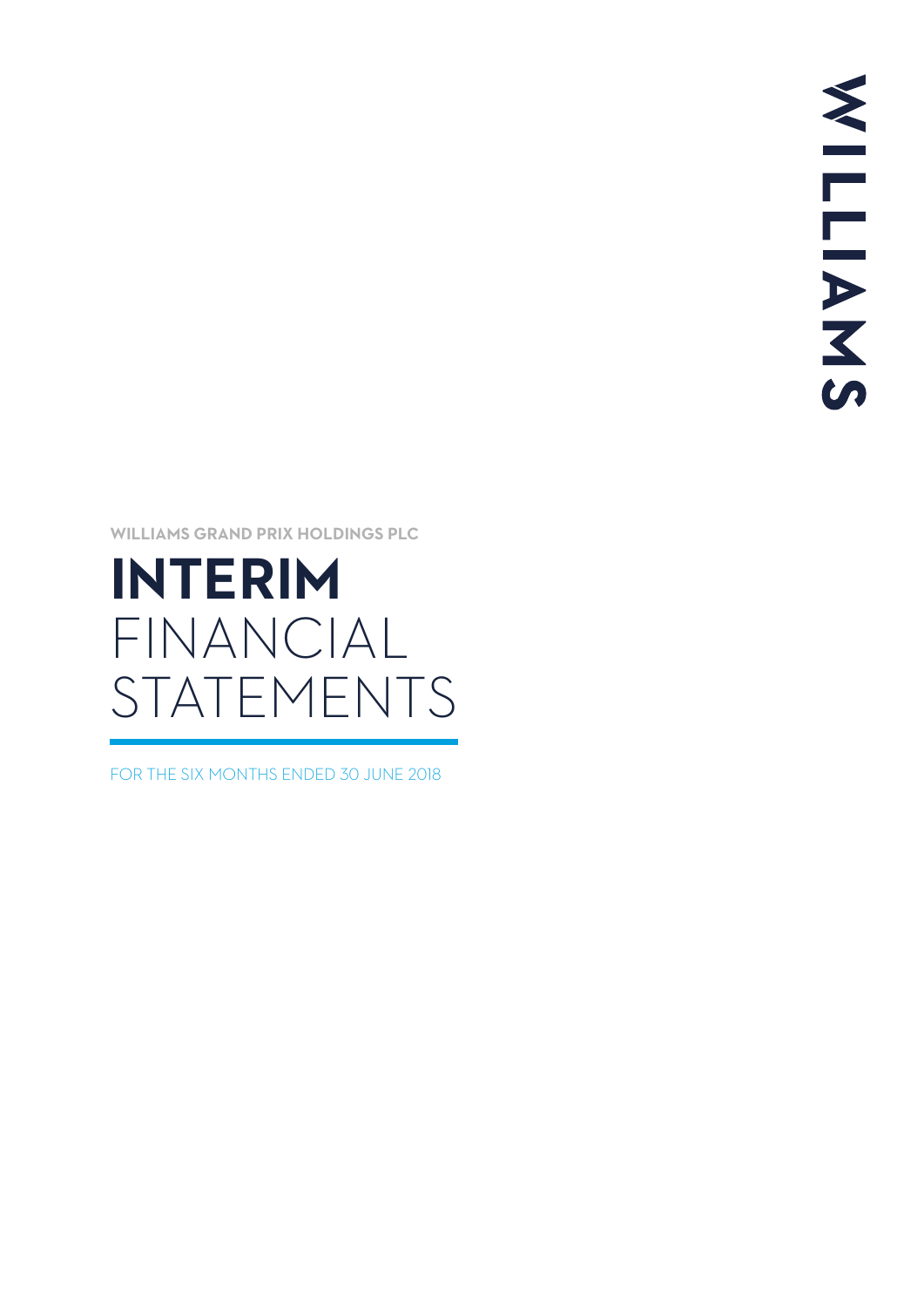# **WILLIAMS GRAND PRIX HOLDINGS PLC** INTERIM FINANCIAL STATEMENTS FOR THE SIX MONTHS ENDED 30 JUNE 2018

Williams Grand Prix Holdings PLC (WGPH, Ticker: WGF1) today announced the Group's interim results for the six months to 30 June 2018. WGPH is the holding company of the Williams group of companies, which includes Williams Grand Prix Engineering Limited and Williams Advanced Engineering Limited.

Group revenue was marginally lower in the first six months of 2018 at £82.6m, compared to £85.9m in the same period last year. EBITDA (as defined on page 14) for 2018 was a loss of £2.7m, compared to a profit of £10.4m in the prior year. This difference is largely driven by a non-recurring one-off item received in the first half of 2017.

The Formula One business generated £60.7m in revenue in 2018 (2017: £65.5m) with an EBITDA of £0.2m (2017: £10.1m). Williams Advanced Engineering recorded revenue of £21.5m in 2018 (2017: £19.9m) with an EBITDA of £2.2m (2017: £3.4m).

"We have delivered a solid set of financial results in what has been a challenging half year for our Formula One operations, whilst continuing to demonstrate growth in our Williams Advanced Engineering Business," said Mike O'Driscoll, Group Chief Executive Officer.

"Revenue and EBITDA in Formula One reduced in the first half of 2018, reflecting the challenging financial environment we operate in as an independent team. We are enduring a tough 2018 season on track, which has demanded additional investment to tackle performance issues, and we have been working through these while also turning significant attention to the design of next year's car. There continues to be a large gap in competitive expenditure between the leading teams and the rest of the grid, and we remain hopeful that the future of the sport under Liberty Media will bring about a fairer, more level playing field for all teams.

"Williams Advanced Engineering continues to grow following a robust performance in 2017, generating revenues across a diverse range of projects and attracting new customers with its growing reputation for outstanding delivery. The reduction in profitability in the first half is all related to the timing of various projects. Its focus remains on providing energy-efficient and technically advanced performance solutions in sectors as diverse as motorsport, aerospace, defence and healthcare. We are also excited about the prospects of our recently announced joint venture with Unipart (Hyperbat Limited) which will produce batteries for premium future hybrid and electric vehicles in a high-tech facility based in the UK.

"Although we continue to face challenges in a very dynamic environment, we are well placed to respond. With world class facilities and a strong and talented organisation, Williams remains determined to succeed."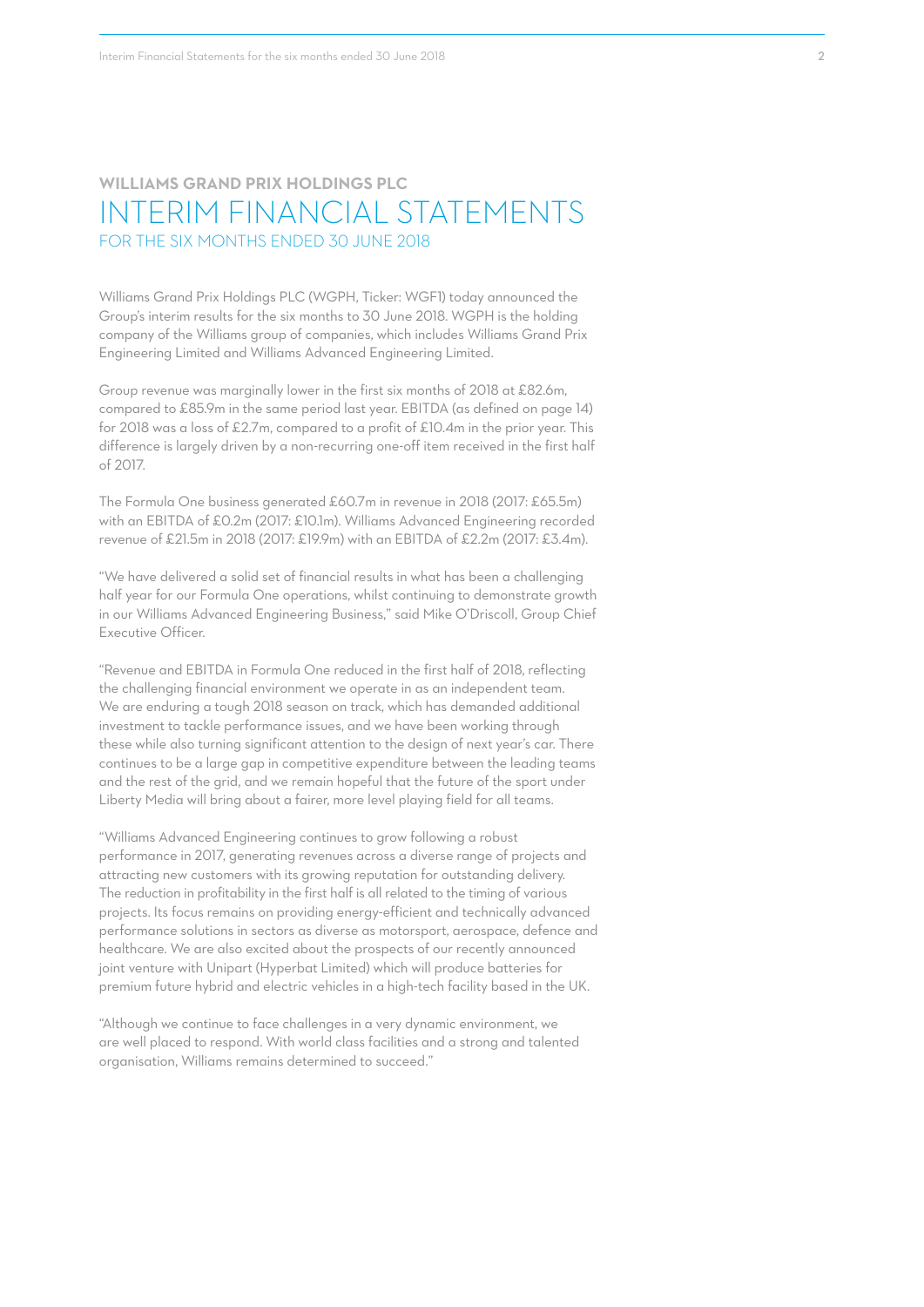# **WILLIAMS GRAND PRIX HOLDINGS PLC** CONDENSED CONSOLIDATED STATEMENT OF COMPREHENSIVE INCOME UNAUDITED RESULTS FOR THE SIX MONTHS ENDED 30 JUNE 2018

|                                                         | <b>Note</b>              | 30 June 2018 | 30 June 2017 |
|---------------------------------------------------------|--------------------------|--------------|--------------|
|                                                         |                          | £000         | £000         |
|                                                         |                          |              |              |
| Revenue                                                 | $\overline{2}$           | 82.619       | 85,869       |
| Cost of sales                                           |                          | (39,652)     | (31,997)     |
| Gross profit                                            |                          | 42.967       | 53,872       |
|                                                         |                          |              |              |
| Other operating charges                                 |                          | (54, 914)    | (57,105)     |
| Other operating income                                  | $\overline{2}$           | 3,868        | 12,904       |
| <b>Group operating (loss)/profit</b>                    |                          | (8,079)      | 9,671        |
|                                                         |                          |              |              |
| Interest payable and similar charges                    | 3                        | (344)        | (397)        |
|                                                         |                          |              |              |
| (Loss)/profit on ordinary activities before taxation    |                          | (8,423)      | 9,274        |
| Tax on (loss)/profit on ordinary activities             | $\overline{\mathcal{A}}$ | i.           |              |
| (Loss)/profit on ordinary activities after taxation     |                          | (8, 423)     | 9,274        |
| (Loss)/profit for the period attributable to members of |                          |              |              |
| the parent company                                      |                          | (8, 423)     | 9,274        |
| Total comprehensive (loss)/income for the year          |                          | (8, 423)     | 9,274        |
|                                                         |                          |              |              |
| <b>Earnings per share</b>                               |                          |              |              |
| Basic (loss)/earnings per share (pence)                 | 5                        | (87.19)      | 96.10        |
| Diluted (loss)/earnings per share (pence)               | 5                        | (87.19)      | 94.01        |

These unaudited results are derived entirely from continuing operations.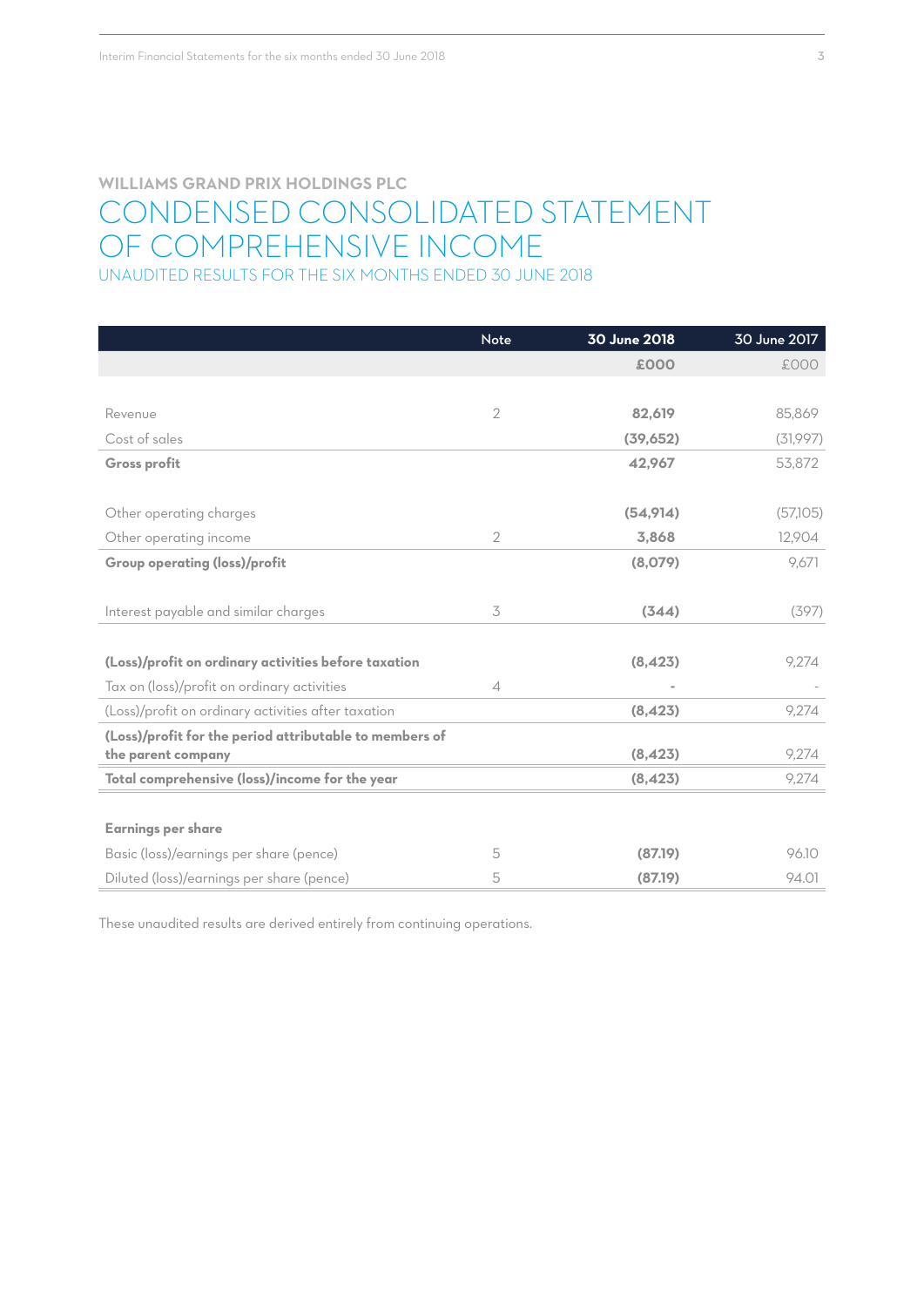# **WILLIAMS GRAND PRIX HOLDINGS PLC** CONDENSED CONSOLIDATED STATEMENT OF FINANCIAL POSITION UNAUDITED RESULTS FOR THE SIX MONTHS ENDED 30 JUNE 2018

|                                                | Note | 30 June 2018 | 31 December 2017 |
|------------------------------------------------|------|--------------|------------------|
|                                                |      | £000         | £000             |
| <b>Fixed assets</b>                            |      |              |                  |
| Intangible assets                              | 6    | 2,388        | 1,767            |
| Heritage assets                                | 7    | 21,283       | 21,683           |
| Tangible assets                                | 8    | 41,195       | 41,861           |
|                                                |      | 64,866       | 65,311           |
|                                                |      |              |                  |
| <b>Current assets</b>                          |      |              |                  |
| Stocks                                         |      | 2,967        | 1,477            |
| Debtors                                        |      | 47,252       | 53,429           |
| Cash at bank and in hand                       |      | 2,177        | 4,486            |
|                                                |      | 52,396       | 59,392           |
| Creditors: amounts falling due within one year |      | (68, 565)    | (66,715)         |
| Net current liabilities                        |      | (16, 169)    | (7, 323)         |
| Total assets less current liabilities          |      | 48,697       | 57,988           |
| Creditors: amounts falling due after more than |      |              |                  |
| one year                                       |      | (10, 085)    | (11, 394)        |
| <b>Net assets</b>                              |      | 38,612       | 46,594           |
|                                                |      |              |                  |
| <b>Capital and reserves</b>                    |      |              |                  |
| Called up share capital                        |      | 500          | 500              |
| Revaluation reserve                            |      | 20,633       | 21,033           |
| Other reserves                                 |      | 2,276        | 2,127            |
| Retained earnings                              |      | 15,203       | 22,934           |
| <b>Total equity</b>                            |      | 38,612       | 46,594           |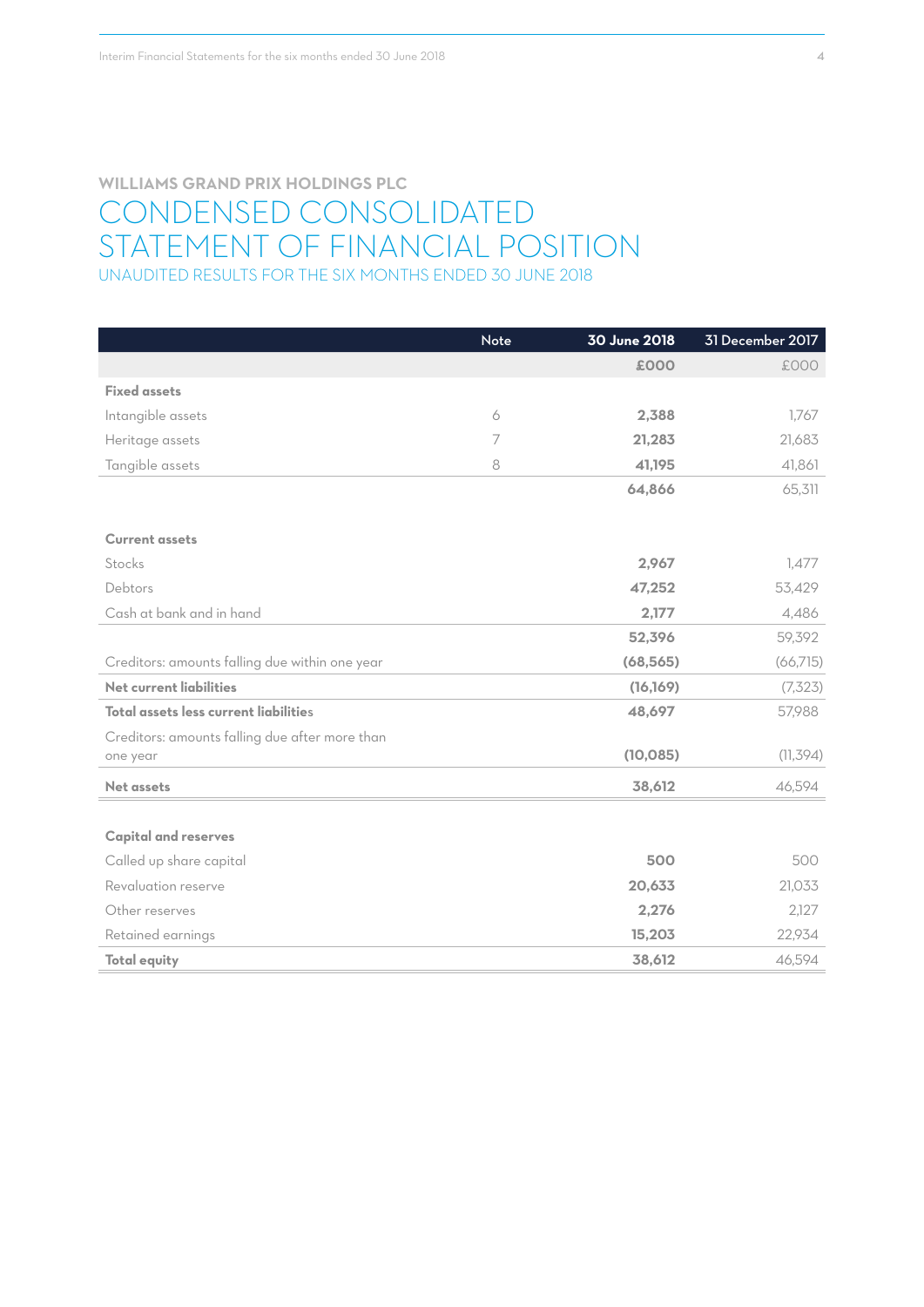# **WILLIAMS GRAND PRIX HOLDINGS PLC** CONDENSED CONSOLIDATED STATEMENT OF CHANGES IN EQUITY UNAUDITED RESULTS FOR THE SIX MONTHS ENDED 30 JUNE 2018

|                                           | Called up<br>share capital | Revaluation<br>reserve   | Other<br>reserves        | Retained<br>earnings | Total equity |
|-------------------------------------------|----------------------------|--------------------------|--------------------------|----------------------|--------------|
|                                           | £000                       | £000                     | £000                     | £000                 | £000         |
| <b>Balance as at 1 January 2017</b>       | 500                        | 21,258                   | 1,057                    | 8,652                | 31,467       |
| Profit for the period                     | $\overline{\phantom{a}}$   | $\overline{\phantom{a}}$ |                          | 9.274                | 9,274        |
| Total comprehensive income for the period |                            |                          |                          | 9.274                | 9,274        |
| Share-based payment transactions          | $\overline{\phantom{a}}$   |                          | 390                      |                      | 390          |
| Realisation of profit on revalued assets  |                            | (225)                    |                          | 225                  |              |
| Balance as at 30 June 2017                | 500                        | 21,033                   | 1.447                    | 18,151               | 41,131       |
|                                           |                            |                          |                          |                      |              |
| <b>Balance as at 1 January 2018</b>       | 500                        | 21,033                   | 2,127                    | 22,934               | 46,594       |
| Loss for the period                       | $\bar{ }$                  | $\overline{\phantom{a}}$ | $\sim$                   | (8,423)              | (8,423)      |
| Total comprehensive loss for the period   | $\overline{\phantom{a}}$   | $\overline{\phantom{0}}$ | $\overline{\phantom{a}}$ | (8, 423)             | (8, 423)     |
| Share-based payment transactions          |                            | $\overline{\phantom{a}}$ | 149                      | 292                  | 441          |
| Realisation of profit on revalued assets  |                            | (400)                    | $\sim$                   | 400                  |              |
| Balance as at 30 June 2018                | 500                        | 20,633                   | 2,276                    | 15,203               | 38,612       |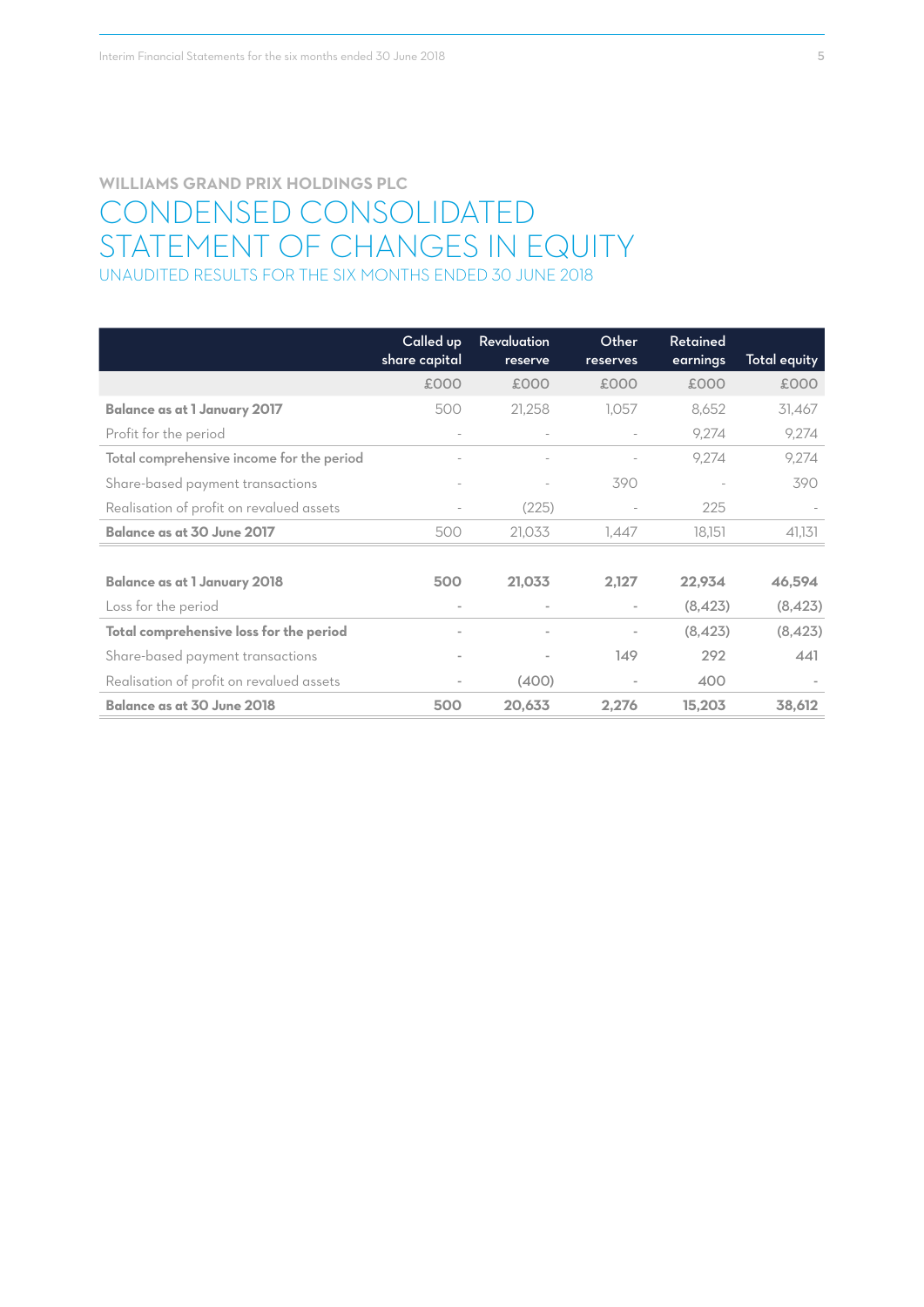# **WILLIAMS GRAND PRIX HOLDINGS PLC** CONDENSED CONSOLIDATED STATEMENT OF CASH FLOWS UNAUDITED RESULTS FOR THE SIX MONTHS ENDED 30 JUNE 2018

|                                                    | <b>Note</b> | 30 June 2018 | 30 June 2017 |
|----------------------------------------------------|-------------|--------------|--------------|
|                                                    |             | £000         | £000         |
| Net cash inflow from operating activities          | 9           | 3,491        | 12,178       |
|                                                    |             |              |              |
| <b>Investing activities</b>                        |             |              |              |
| Payments to acquire fixed assets                   |             | (3,263)      | (1,730)      |
| Receipts from the sale of fixed assets             |             | 1,550        | 470          |
| Net cash flow from investing activities            |             | (1,713)      | (1,260)      |
|                                                    |             |              |              |
| <b>Financing activities</b>                        |             |              |              |
| Interest paid                                      |             | (344)        | (397)        |
| Value of new loans obtained during the period      |             | 10.000       |              |
| Repayment of loans and borrowings                  |             | (13, 582)    | (11,061)     |
| Repayment of capital element of finance leases and |             |              |              |
| HP contracts                                       |             | (161)        | (157)        |
| Net cash flow from financing activities            |             | (4,087)      | (11,615)     |
|                                                    |             |              |              |
| Decrease in cash and cash equivalents              |             | (2,309)      | (697)        |
| Cash and cash equivalents at 1 January             |             | 4.486        | (1,961)      |
| Cash and cash equivalents at 30 June               |             | 2,177        | (2,658)      |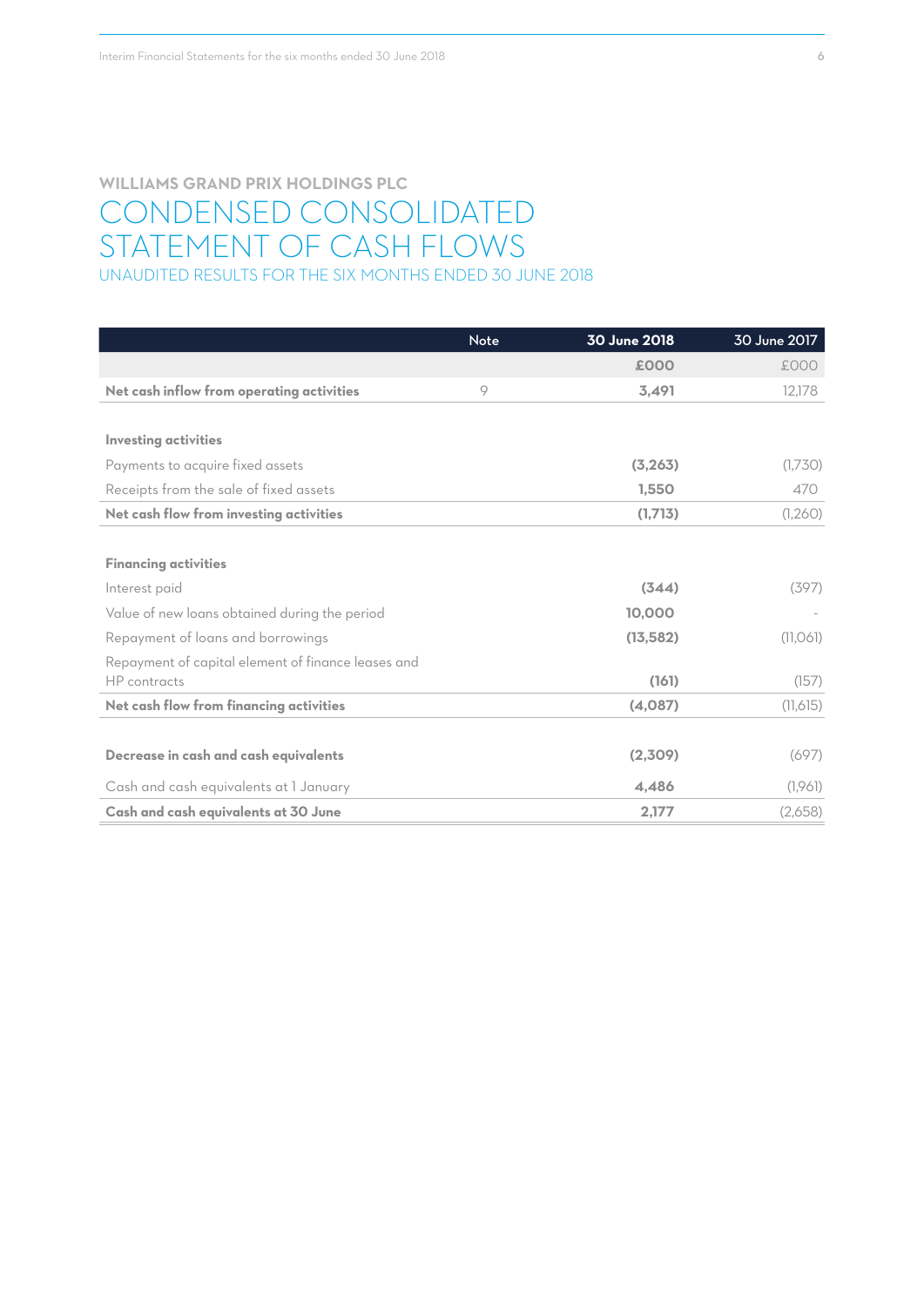# NOTES TO THE FINANCIAL STATEMENTS

#### **1. BASIS OF PREPARATION**

The Group's interim financial statements have been prepared in compliance with United Kingdom accounting standards, including FRS 104, and under the historical cost convention modified to include the revaluation of heritage assets and the recognition of certain financial assets and liabilities measured at fair value.

The financial statements are prepared in sterling, which is the functional currency of the Group.

The financial information set out in this report does not constitute the Group's statutory accounts for the year ended 31 December 2017 but is derived from those accounts. Statutory accounts for 2017 have been delivered to the registrar of companies. The auditor has reported on those accounts; their reports were (i) unqualified, (ii) did not include a reference to any matters to which the auditor drew attention by way of emphasis without qualifying their report and (iii) did not contain a statement under section 498 (2) or (3) of the Companies Act 2006.

#### **GOING CONCERN**

The Directors believe that the Group retains its position as a leader in high performance engineering. The Group's global profile, together with its ability to innovate and diversify, provide it with firm foundations for ongoing success, even in an adverse economic climate.

The Group's loss for the period was £8.4 million (2017: profit of 9.3 million). As at 30 June 2018 the Group had net assets of £38.6 million (31 December 2017: £46.6 million) and net current liabilities of £16.2 million (31 December 2017: £7.3 million).

The Group's revenue from its Formula One activities is derived from sponsorship and commercial rights income. This means that in common with all other Formula One racing teams, the timing and amount of significant elements of the Group's cash flows can be variable and difficult to predict accurately. Historically, sponsorship contract activity was complete before the start of the race season, however the increasing profile of both Williams

Martini Racing and Formula One in general means that there remains scope for further sponsorship contracts to be agreed throughout the year.

Revenue is also earned through the Group's advanced engineering activities which represents the Group's commercial exploitation of its brand and intellectual property. WAE seeks to build on the existing customer base by securing additional contracts for goods and consultancy services with blue chip partners and is making positive progress in this regard.

The Group has prepared and the Board has reviewed cash flow forecasts for a period of twelve months from the date of approval of these financial statements and also considered whether significant matters are expected to arise thereafter. These forecasts only include sponsorship revenue which is already contracted, estimates of other income and expenses and cash outflows due to loan repayments due within the forecast period. The Directors have reviewed the Group's plans to meet obligations as they fall due and are satisfied at the current time that these plans are appropriate and adequate. The Group has considerable other assets which could be sold or used as security for other fundraising should the need arise.

The Directors believe that the Group's borrowing facilities and anticipated future cash inflows from operations will provide adequate funding for the next twelve months, including meeting existing debt covenant conditions. The Directors are satisfied that specific actions can be taken if required, including but not limited to the sale of assets already earmarked for disposal or the renegotiation of the Group's borrowings in order to ensure that the Group's obligations are met as they fall due.

The Group is well placed to manage business risk effectively and the Board reviews the Group's performance against budgets and forecasts on a regular basis and is satisfied that the Group is performing in line with expectations.

The Directors therefore have a reasonable expectation that the Group has adequate resources to continue in operational existence for the foreseeable future. Thus they continue to adopt the going concern basis of accounting in the preparation of accounts.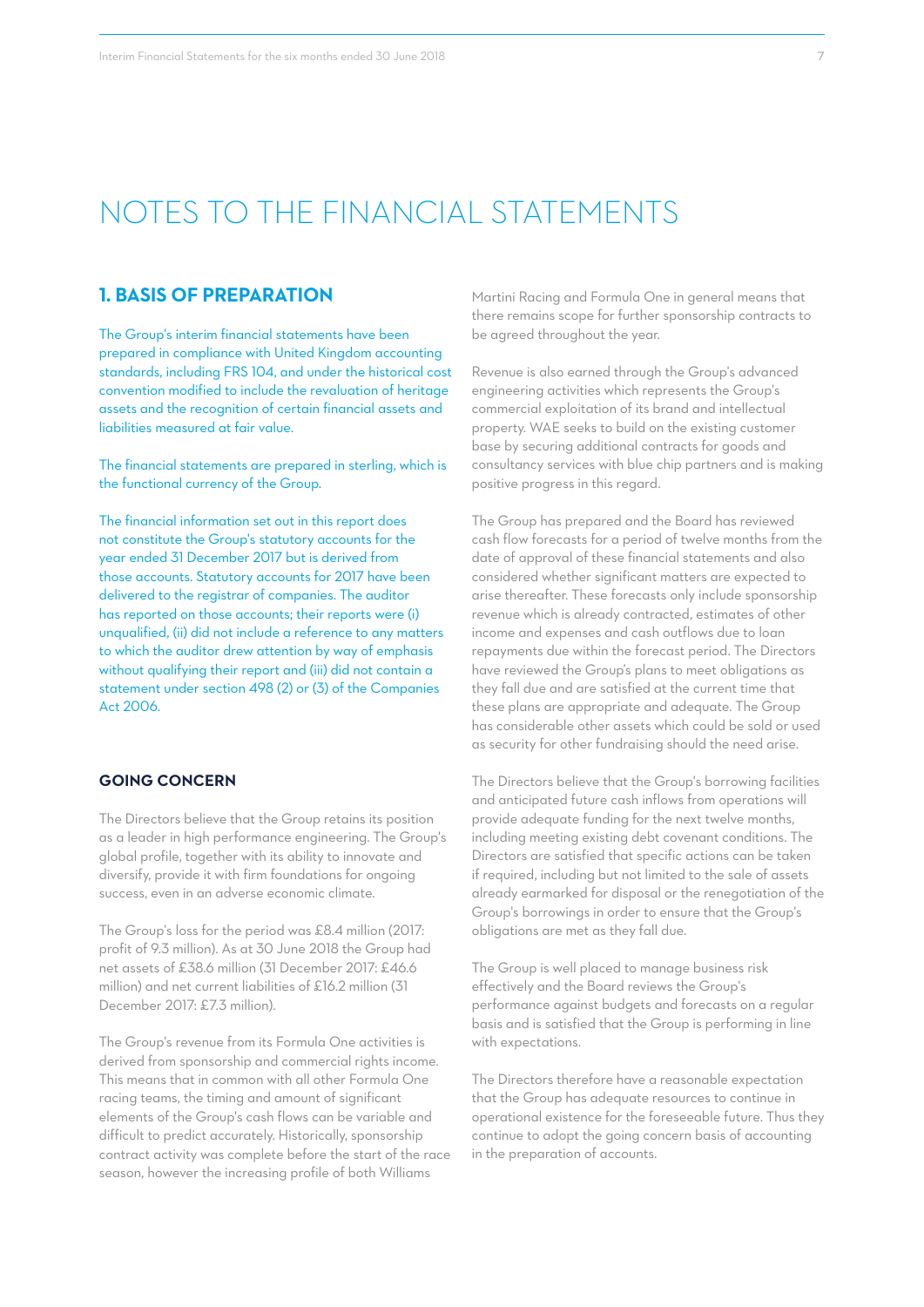#### **JUDGEMENTS AND KEY SOURCES OF ESTIMATION UNCERTAINTY**

The preparation of financial statements requires management to make judgements, estimates and assumptions that affect the amounts reported for assets and liabilities as at the balance sheet date and the amounts reported for revenues and expenses during the period. However, the nature of estimation means that actual outcomes could differ from those estimates. The following judgements (apart from those involving estimates) have had the most significant effect on the amounts recognised in the financial statements.

#### REVENUE RECOGNITION FOR WILLIAMS ADVANCED ENGINEERING CONTRACTS

The Group enters into long term contracts to deliver advanced engineering services to customers. These contracts may have a fixed price and extend across a significant period of time. Revenue from these contracts is recognised when the outcome of the contract can be estimated reliably and the relevant services have been performed. Performance is measured by reference to the costs that have been incurred to date as a percentage of the total expected costs for the contract. The revenue recognised could be impacted by future changes in delivery or contract costs that were not considered when the completion of the contract was assessed.

#### TANGIBLE FIXED ASSETS

The depreciation charge for the period is derived after determining an estimate of an asset's expected useful life. Expected useful lives are considered when assets are acquired, and at the end of each period an assessment is made for any indicators that would suggest that these values have changed.

#### HERITAGE ASSETS

Heritage assets are revalued every five years. The valuation has been performed by a specialist looking at the cars individually, considering the value inherent in the provenance attached, as well as looking at sales values for similar vehicles where possible. Changes in market conditions could result in a revision to the values that can be attributed to these assets.

#### TAXATION

The Group claims Research and Development Expenditure Credits ("RDEC") in respect of its research and development expenditure. The Group recognises the value of the RDEC net of tax as other income in the period in which the underlying research and development expenditure was incurred based on an estimate of the expected recovery.

#### **SIGNIFICANT ACCOUNTING POLICIES**

#### REVENUE

The Group principally earns revenue through sponsorship, commercial rights and engineering services.

Where sponsorship arrangements provide the sponsor with multiple deliverables, contractual revenues are allocated to each deliverable based on the relative fair value of the separate components. The majority of sponsorship revenue is recognised evenly over the course of the year. Where sponsors make payment other than in cash, revenue is recognised based on the fair value of the goods or services received or the fair value of the services provided. Where these amounts cannot be reliably estimated, no revenue is recognised.

Commercial rights revenues in relation to performance in the Constructors' Championship are based on performance in the preceding season. This revenue is recognised across the period of the Constructors' Championship. Other commercial rights revenue is recognised as the respective rights are delivered to the customer.

Engineering service revenue is often related to long term contracts which may have fixed pricing and multiple deliverables. Where the outcome of a transaction can be estimated reliably, revenue associated with the transaction is recognised in the income statement by reference to the stage of completion at the period end. Where the costs of delivering a contract are expected to exceed the revenue from the contract, the loss is recognised immediately.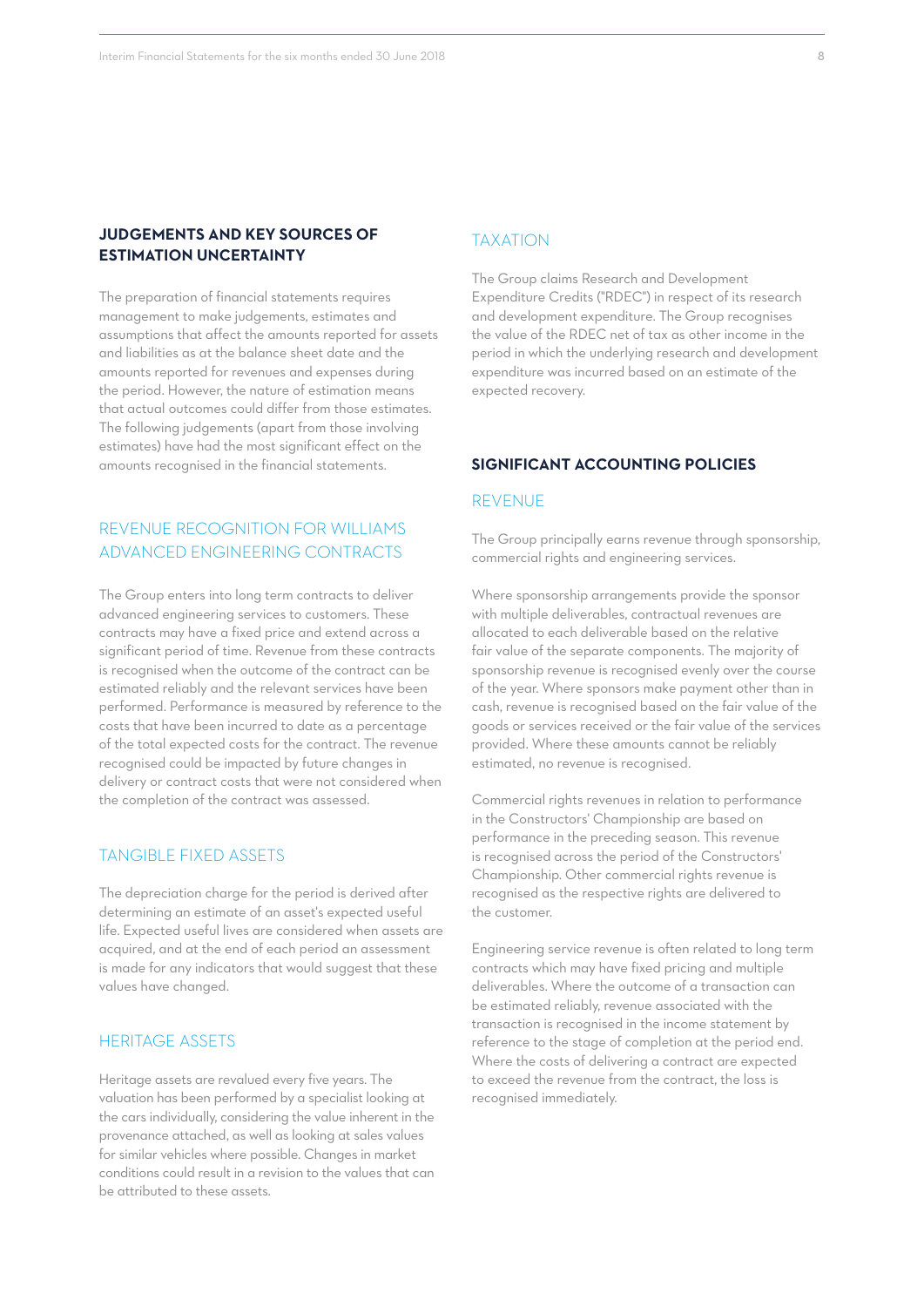#### GOVERNMENT GRANTS

Grant income is recognised using the accrual model and included within other operating income.

#### RESEARCH AND DEVELOPMENT

The Group is heavily committed to research and development activities so as to maintain its position as a world leader in motor sport and advanced engineering. All expenditure on research and development is expensed as incurred.

The Group claims Research and Development Expenditure Credits ("RDEC") in respect of its research and development expenditure. The Group recognises the value of the RDEC net of tax as other income in the period in which the underlying research and development expenditure was incurred. The net RDEC receivable is recognised within other debtors.

#### INVESTMENTS

Investments in subsidiary companies are held at cost less accumulated impairment losses.

#### HERITAGE ASSETS

The Group maintains a collection of historic Formula One cars and other vehicles of significance to the Group. These assets are held on the balance sheet at valuation. The valuation has been performed by a specialist looking at the cars individually, considering the value inherent in the provenance attached (e.g. championship winning cars), as well as looking at sales values for similar vehicles where possible. Assets are revalued every five years and gains and losses are recognised in other comprehensive income. Formula One racing cars and other vehicles retained at the end of each season are initially recorded as heritage assets with a value of £50,000 up until a revaluation takes place.

#### PROPERTY, PLANT AND EQUIPMENT

All property, plant and equipment is initially recorded at cost. Depreciation is calculated so as to write off the cost of an asset, over the useful economic life of that asset as shown below.

Assets classified as plant, wind tunnel, pit & motor vehicles and computer hardware are presented as plant and machinery assets in the notes to the accounts. A nil depreciation rate is provided in respect of freehold land. No depreciation is charged during the period of construction. Assets in the course of construction are stated at cost and are not depreciated until they are available for use. Upon completion of construction, such assets will be transferred to appropriate asset categories and depreciated accordingly.

| Asset class           | Depreciation method and rate            |
|-----------------------|-----------------------------------------|
| Freehold buildings    | 50 years straight-line                  |
| Plant                 | 6 years straight-line                   |
| Wind tunnel           | Between 8 and 25 years<br>straight-line |
| Pit & motor vehicles  | 3 years straight-line                   |
| Computer hardware     | 3 years straight-line                   |
| Fixtures and fittings | 6 years straight-line                   |

#### INTANGIBLE ASSETS

Intangible assets comprise software which is initially recorded at cost. Amortisation is calculated so as to write off the cost of an asset over a useful economic life of three years.

#### STOCK AND WORK IN PROGRESS

Stock and work in progress are valued at the lower of cost and net realisable value, after due regard for obsolete and slow moving stocks. Net realisable value is based on selling price less anticipated costs to completion and selling costs. Cost includes all direct costs and an appropriate proportion of fixed and variable overheads.

#### LEASING AND HIRE PURCHASE COMMITMENTS

Assets held under finance leases, which are leases where substantially all the risks and rewards of ownership of the asset have passed to the Group, and hire purchase contracts are capitalised in the balance sheet and depreciated over the shorter of the lease term and asset's useful lives. A corresponding liability is recognised for the lower of the fair value of the leased asset and the present value of the minimum lease payments in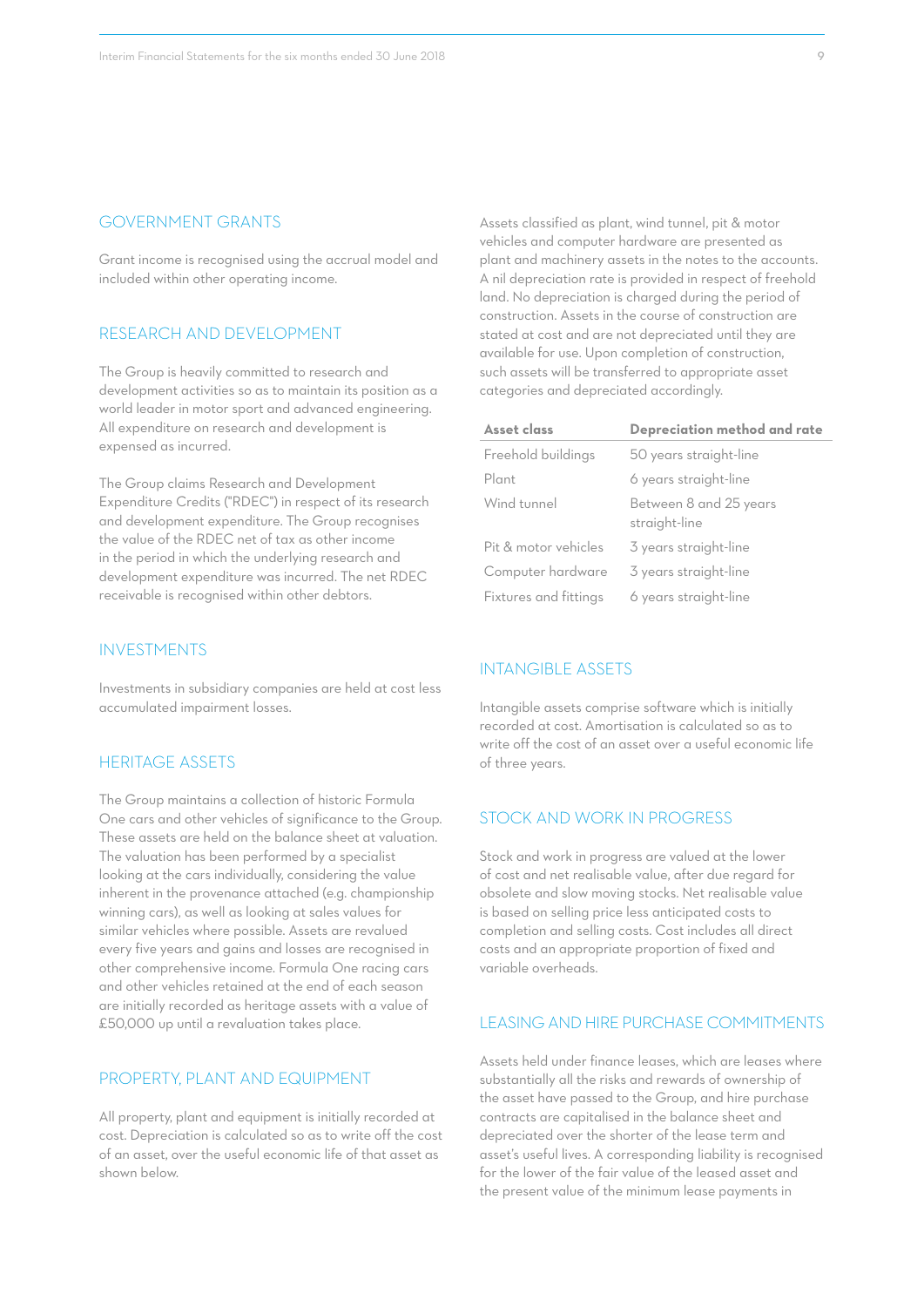the balance sheet. Lease payments are apportioned between the reduction of the lease liability and finance charges so as to achieve a constant rate of interest on the remaining balance of the liability.

Rentals payable under operating leases are recognised as an expense on a straight line basis over the lease term.

#### EQUITY-BASED COMPENSATION

The Group issues equity-settled share-based payments to certain employees. Equity-settled share-based payments are measured at fair value at the date of grant, using observable market data. The fair value determined at the grant date of the equity-settled sharebased payments is expensed on a straight-line basis over the vesting period, based on the Group's estimate of the shares that will eventually vest, with a corresponding entry in equity.

#### DERIVATIVE FINANCIAL INSTRUMENTS

The Group uses forward foreign currency contracts to reduce exposure to foreign exchange rates. Derivative financial instruments are initially measured at fair value on the date at which the derivative contract is entered into and are subsequently measured at fair value through profit or loss. Derivatives are carried as assets when the fair value is positive and as liabilities when the fair value is negative. The fair value of the forward contracts is calculated by reference to current forward exchange contracts with similar maturity profiles.

#### TRADE PAYABLES AND RECEIVABLES

Trade payables and trade receivables are not interest bearing and are payable or receivable within one year. They are recorded at their nominal value less any allowance for estimated irrecoverable amounts. Any losses arising from impairment are recognised in the income statement.

#### BANK BORROWINGS AND OVERDRAFTS

Interest bearing loans and overdrafts are initially measured at fair value (which is equal to cost at inception), and are subsequently measured at amortised cost, using the effective interest rate method. Any difference between the proceeds net of transaction costs and the amount due on settlement of borrowings is recognised over the term of the borrowing.

#### FOREIGN CURRENCY

Monetary assets and liabilities denominated in foreign currencies are translated into sterling at rates of exchange ruling at the balance sheet date. Transactions in foreign currencies are translated into sterling at the rate of exchange prevailing at the transaction date. All profits and losses on exchange are recognised within the statement of comprehensive income.

#### PENSIONS

The Group operates a defined contribution pension scheme. The pension costs charged in the financial statements represent the contributions payable by the Group during the period. The Group does not operate any defined benefit retirement arrangements.

#### TREASURY SHARES

Treasury shares held by the Employee Benefit Trust are classified in capital and reserves and recognised at cost. Consideration received for the sale of such shares is also recognised in equity, with any difference between the proceeds from sale and the original cost taken to the retained earnings. No gain or loss is recognised on the purchase, sale, issue or cancellation of equity shares.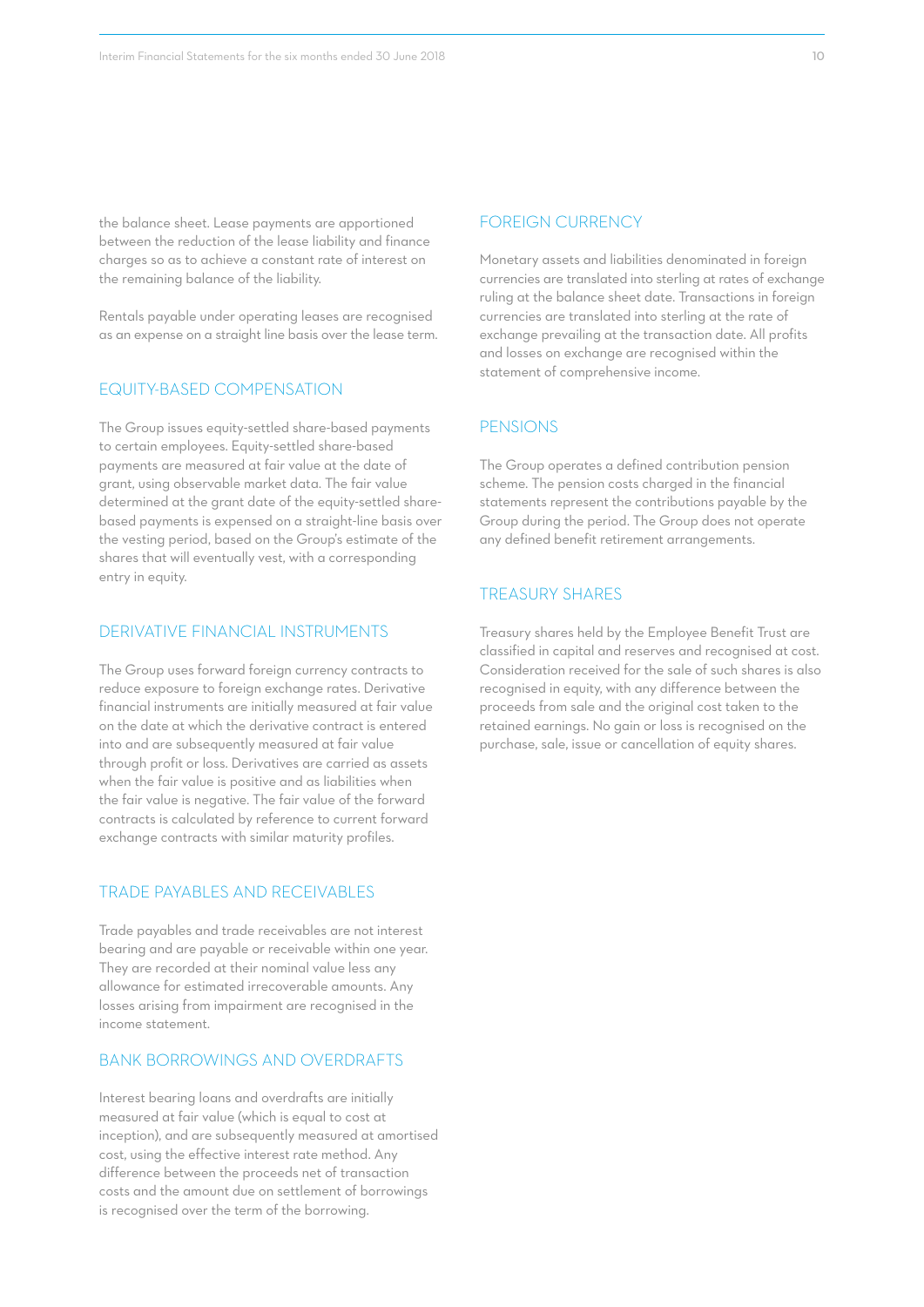### **2. SEGMENTAL ANALYSIS**

The Directors monitor the performance of the Group by reference to the results of core activities. Core activities relate to motorsport and advanced engineering activity. A segmental analysis of the Group's performance is attached below.

#### SIX MONTHS ENDED 30 JUNE 2018

|                                                             | Formula One | <b>WAE</b> | Other   | Total    |
|-------------------------------------------------------------|-------------|------------|---------|----------|
|                                                             | £000        | £000       | £000    | £000     |
| Revenue                                                     | 60,698      | 21,468     | 453     | 82,619   |
| Other operating income                                      | 3,117       | 744        |         | 3,868    |
|                                                             | 63,815      | 22,212     | 460     | 86,487   |
| <b>EBITDA</b>                                               | 154         | 2.250      | (5,055) | (2,651)  |
| Net profit/(loss) on ordinary<br>activities before taxation | (1,996)     | 1.899      | (8,326) | (8, 423) |

#### SIX MONTHS ENDED 30 JUNE 2017

|                                                             | Formula One | <b>WAE</b> | Other   | Total  |
|-------------------------------------------------------------|-------------|------------|---------|--------|
|                                                             | £000        | £000       | £000    | £000   |
| Revenue                                                     | 65,527      | 19,860     | 482     | 85,869 |
| Other operating income                                      | 12.126      | 727        | 51      | 12,904 |
|                                                             | 77,653      | 20.587     | 533     | 98.773 |
| EBITDA                                                      | 10.134      | 3.416      | (3,113) | 10,437 |
| Net profit/(loss) on ordinary<br>activities before taxation | 8.286       | 3.066      | (2,078) | 9.274  |

# **3. INTEREST PAYABLE AND SIMILAR CHARGES**

|                                             | 2018 | 2017 |
|---------------------------------------------|------|------|
|                                             | £000 | £000 |
| Interest on bank borrowings                 | 329  | 37   |
| Interest payable on finance leases and hire |      |      |
| purchase agreements                         | 15   |      |
|                                             | 344  | 307  |

## **4. TAXATION**

The Group has estimated losses of approximately £105.8 million (31 December 2017: £99.3 million) available to carry forward against future trading profits. No deferred tax asset has been recognised in respect of these losses due to the uncertainty of the period over which they will be offset against taxable profits.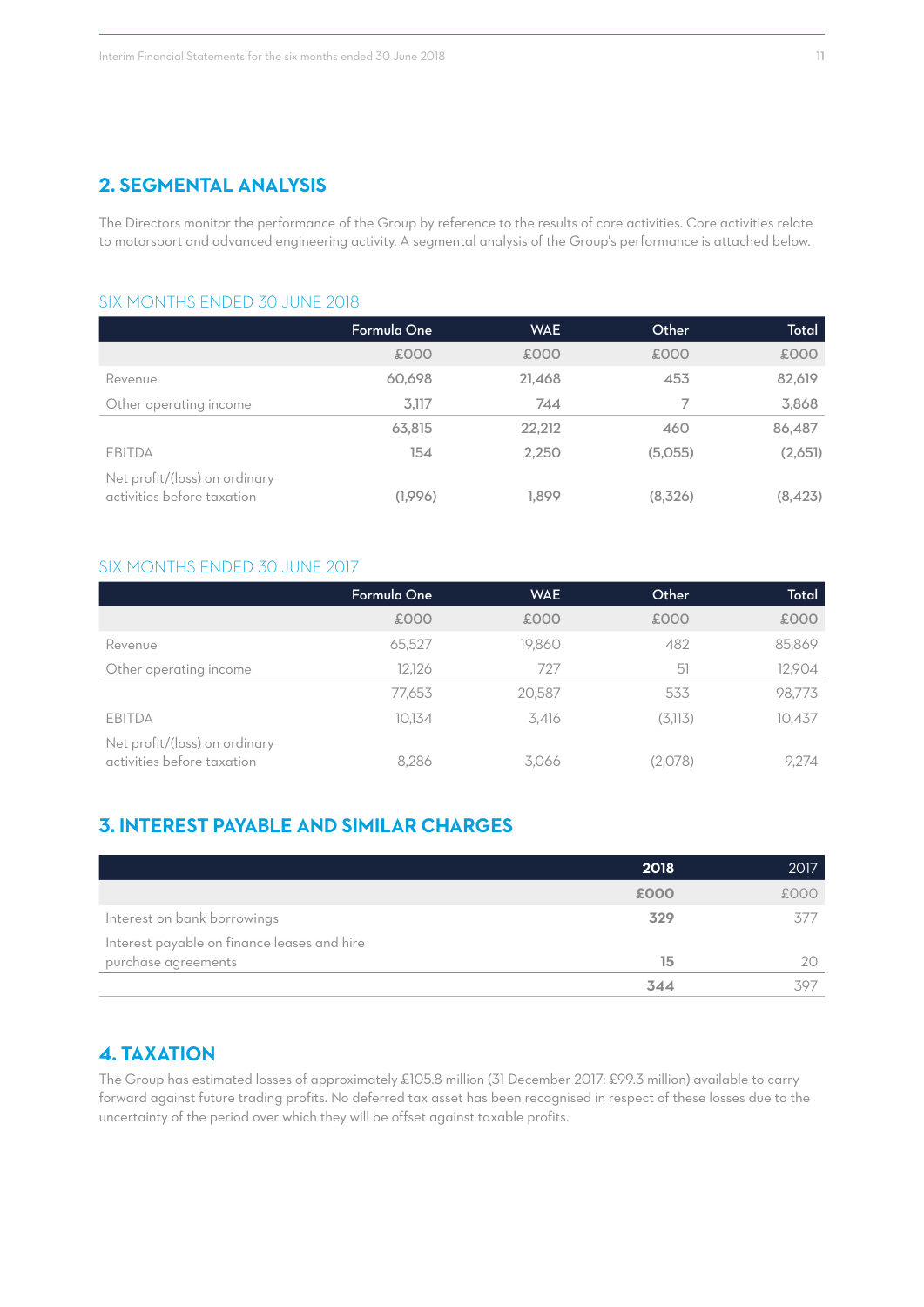# **5. EARNINGS PER SHARE**

|                                                                                     | 2018       | 2017       |
|-------------------------------------------------------------------------------------|------------|------------|
|                                                                                     | No.        | No.        |
| Ordinary shares in issue                                                            | 10,000,000 | 10,000,000 |
| Weighted average number of shares held by WGP Trust                                 | (339,605)  | (350,000)  |
| Weighted average number of shares for the purposes of basic earnings<br>per share   | 9,660,395  | 9,650,000  |
| Effect of share options on dilutive potential ordinary shares                       |            | 215,000    |
| Weighted average number of shares for the purposes of diluted<br>earnings per share | 9,660,395  | 9,865,000  |

# **6. INTANGIBLE FIXED ASSETS**

|                       | <b>Software</b> | <b>Total</b> |
|-----------------------|-----------------|--------------|
|                       | £000            | £000         |
| Cost                  |                 |              |
| At 1 January 2018     | 3,399           | 3,399        |
| Additions             | 1,118           | 1,118        |
| At 30 June 2018       | 4,517           | 4,517        |
|                       |                 |              |
| Amortisation          |                 |              |
| At 1 January 2018     | 1,632           | 1,632        |
| Charge for the period | 497             | 497          |
| At 30 June 2018       | 2,129           | 2,129        |
|                       |                 |              |
| Net book value        |                 |              |
| At 30 June 2018       | 2,388           | 2,388        |
| At 31 December 2017   | 1,767           | 1,767        |

# **7. HERITAGE ASSETS**

|                   | £000   |
|-------------------|--------|
| Valuation         |        |
| At 1 January 2018 | 21,683 |
| Disposals         | (400)  |
| At 30 June 2018   | 21,283 |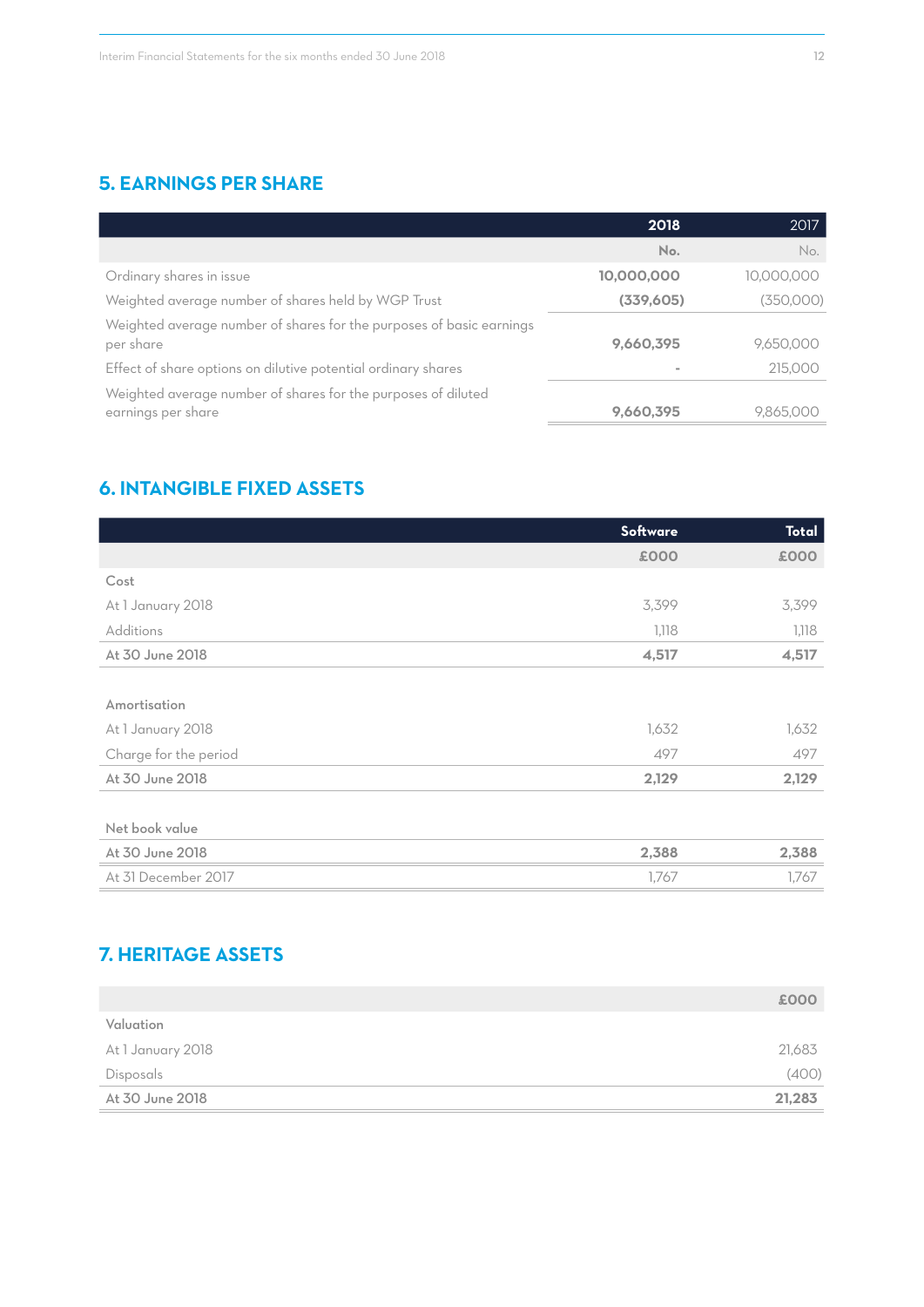# **8. TANGIBLE FIXED ASSETS**

|                       | <b>Freehold land</b><br>and buildings | <b>Plant and</b><br>machinery | <b>Fixtures and</b><br>fittings | Total  |
|-----------------------|---------------------------------------|-------------------------------|---------------------------------|--------|
|                       | £000                                  | £000                          | £000                            | £000   |
| Cost                  |                                       |                               |                                 |        |
| At 1 January 2018     | 30,565                                | 55,499                        | 2,081                           | 88,145 |
| <b>Additions</b>      |                                       | 1,804                         | 341                             | 2,145  |
| At 30 June 2018       | 30,565                                | 57,303                        | 2,422                           | 90,290 |
|                       |                                       |                               |                                 |        |
| Depreciation          |                                       |                               |                                 |        |
| At 1 January 2018     | 1,028                                 | 43,932                        | 1,324                           | 46,284 |
| Charge for the period | 183                                   | 2,489                         | 139                             | 2,811  |
| At 30 June 2018       | 1,211                                 | 46,421                        | 1,463                           | 49,095 |
|                       |                                       |                               |                                 |        |
| Net book value        |                                       |                               |                                 |        |
| At 30 June 2018       | 29,354                                | 10,882                        | 959                             | 41,195 |
| At 31 December 2017   | 29,537                                | 11,567                        | 757                             | 41,861 |

# **9. NOTES TO THE CONSOLIDATED STATEMENT OF CASH FLOWS**

Reconciliation of (loss)/profit to net cash inflow from operating activities

|                                                                                       | <b>Note</b> | 2018     | 2017    |
|---------------------------------------------------------------------------------------|-------------|----------|---------|
|                                                                                       |             | £000     | £000    |
| (Loss)/profit for the period                                                          |             | (8, 423) | 9,274   |
| Net finance costs                                                                     |             | 344      | 397     |
| Movement on derivative financial instruments at fair<br>value through profit and loss |             | 1,323    | (2,624) |
| Depreciation and amortisation charges                                                 | 6, 8        | 3,308    | 2,945   |
| Equity based compensation                                                             |             | 441      | 390     |
| Profit on disposal of fixed assets                                                    |             | (1,150)  | (245)   |
| Increase in stocks                                                                    |             | (1,490)  | (1,710) |
| Decrease in debtors                                                                   |             | 6,177    | 6,220   |
| Increase/(decrease) in creditors                                                      |             | 2,961    | (2,469) |
| Net cash inflow from operating activities                                             |             | 3,491    | 12.178  |